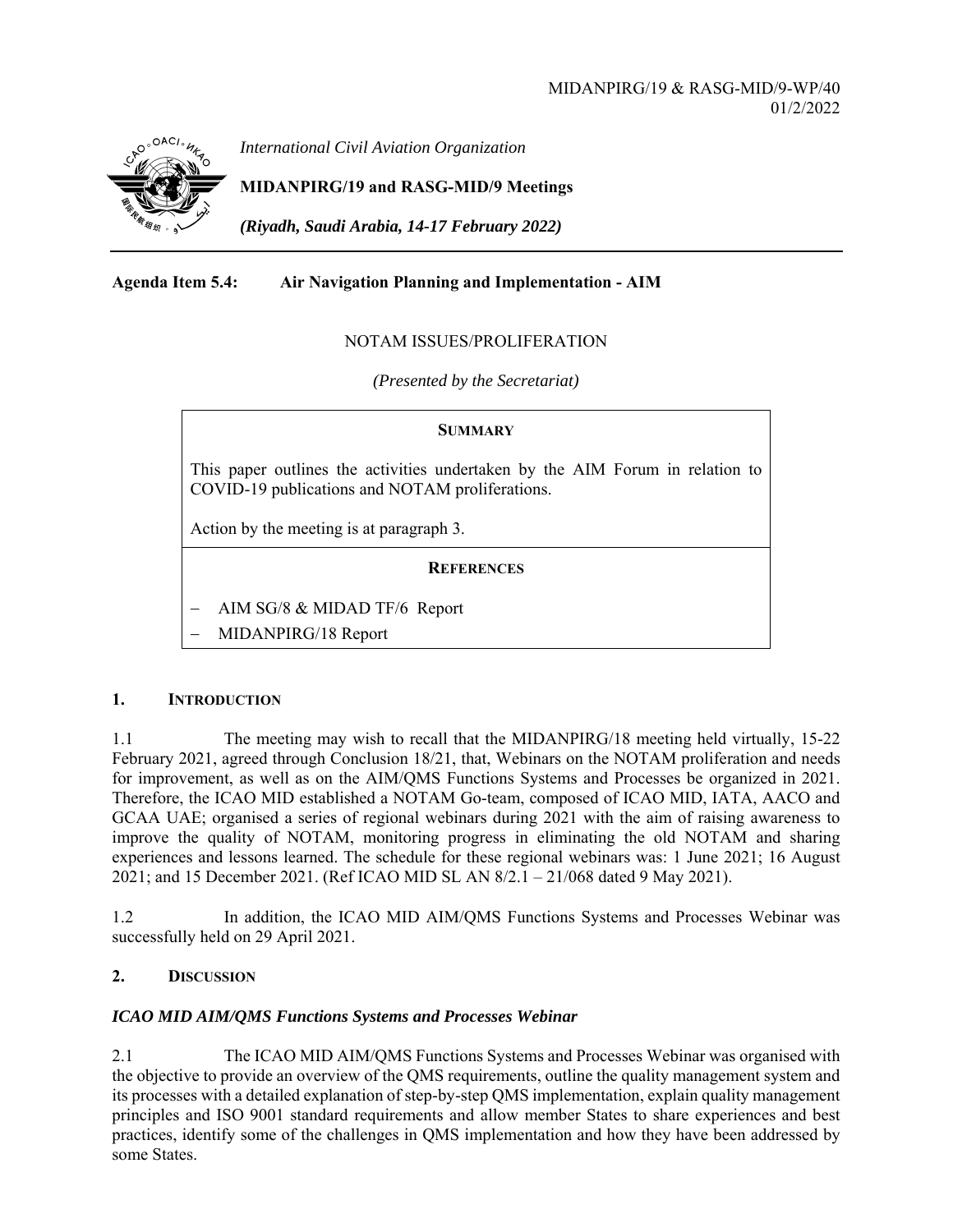2.2 The webinar was attended by a total of eighty nine (89) participants from thirteen (13) States (Australia (CASA), Bahrain, Egypt, Iran, Iraq, Jordan, Lebanon, Oman, Qatar, Saudi Arabia, Syria, USA (FAA) and UAE) and seven (7) organizations/industries (AACO, ACAO, CANSO. IATA, IFATCA, ISO and Jeppesen).

2.3 The webinar's materials including, presentations and the Q&A are available at https://www.icao.int/MID/Pages/2021/AIM-QMS.aspx

2.4 It was noted that the level of implementation of Quality Management System (QMS) for the Aeronautical Information Services (AIS) in the MID Region is still far below expectation. 9 out of 15 States have implemented QMS in AIM. Therefore, States that have not yet done so, are urged to accelerate their QMS implementation.

2.5 It was noted that ICAO MID has a key role to play and will continue working closely with States and key international organizations to provide guidance material, gather and share best practices and offer support to States in need of assistance.

## *COVID-19 Publications*

2.6 The AIM Forum noted that much improvement has been achieved in the quality of COVID-19 publications over the past year. This is attributed to several activities and interventions:

- − Implementation of the NOTAM templates and aeronautical information publication guidance;
- − Collaborative engagement through the MID AIM Forum;
- − Webinar on QMS implementation in aeronautical information management;
- − Direct State engagement in the form of AIM Panels facilitated by the MID NOTAM Go-team.

2.7 There remain however a few challenges that still need to be addressed to ensure that aeronautical information that is published supports and enables safe, efficient, and sustainable flight operations:

- Many States do not publish the COVID-19 requirements and restrictions in Aeronautical Information, but rather issue Government and/or safety notices or updated regulations. These are unfortunately not always known or visible to the airspace users. As there is no reference to these notices or regulations in the aeronautical information publications, it appears that no requirements or restrictions are in place.
- − Some States who have published NOTAM with restrictions and requirements containing extended text, and in many cases, this text is ambiguous or even contradictory. This can impact safety, efficiency, and cost effectiveness of flights.
- − Due to the protracted timeframe of the COVID-19 pandemic, the standard validity period for NOTAM and, other aeronautical publications, has been "conveniently" unheeded. Estimate NOTAM have been repeatedly replaced to extend the validity period instead of being taken up into a more appropriate publication. This creates uncertainty in the system and hinders longer term planning.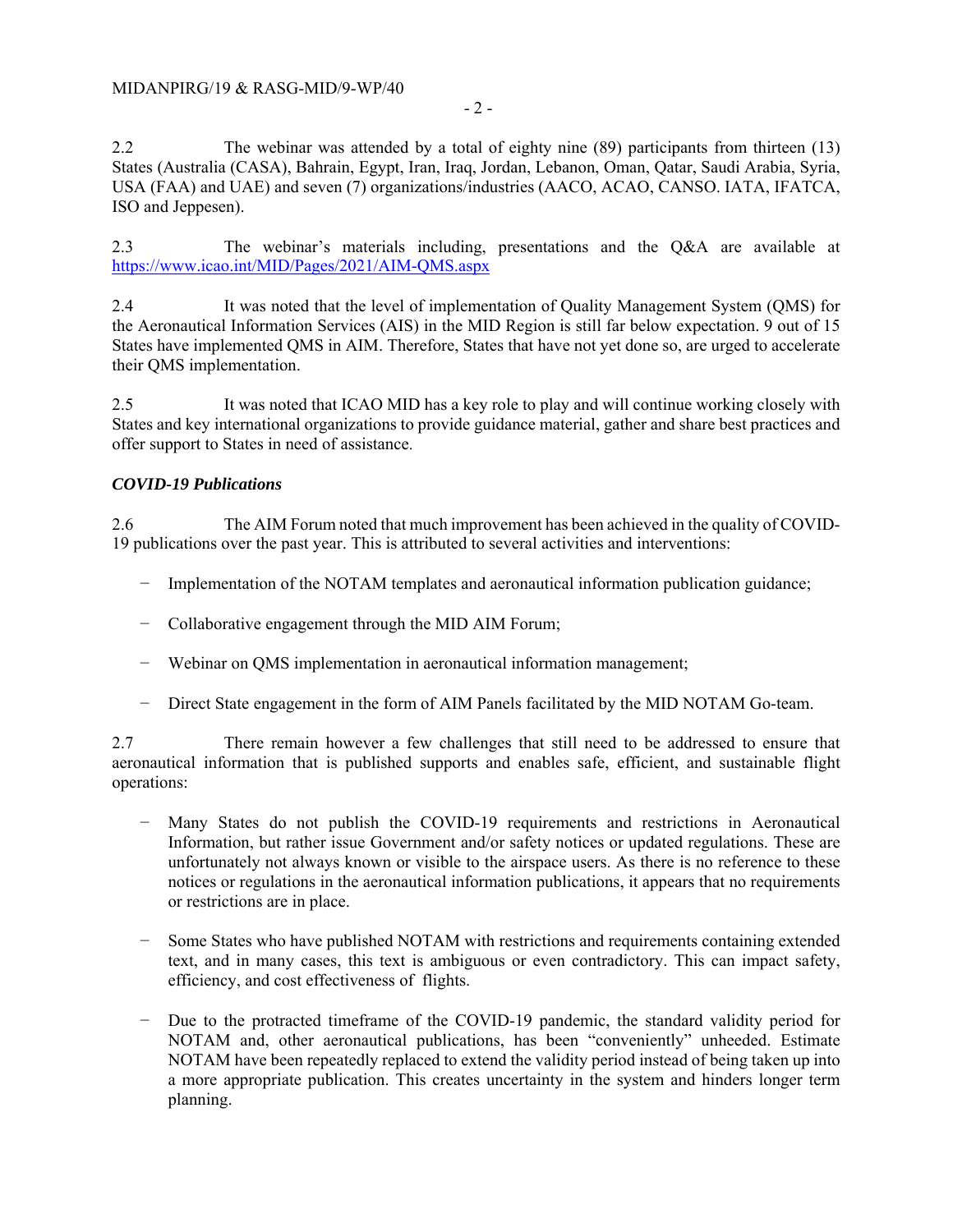### *Regional NOTAM Campaign*

2.8 The meeting recalled that, ICAO launched the Global Campaign on NOTAM Improvement (NOTAM2021) with a virtual webinar on 8 April 2021.The NOTAM2021 Global Campaign was supplemented by a series of regional activities during 2021 organised by the AIM Forum with the aim of raising awareness to improve the quality of NOTAM, monitoring progress in eliminating the old NOTAM and sharing experiences and lessons learned. The AIM Forum served as a platform for information exchange, in which States and stakeholders have had the opportunity to share and discuss their experience and views on NOTAM issues and provide solutions and recommendations.

2.9 The regional webinars details and presentations could be found at: https://www.icao.int/MID/Pages/2021/NOTAM%20Improvement%20Webinar.aspx

2.10 The campaign acknowledged that the NOTAM issues must be considered as significant safety issue and need to receive special attention. It was acknowledged that NOTAM proliferation may result in significant information being hidden and missed in the pre-flight information bulletin, which would end in reduction of flight crew's situational awareness.

2.11 A summary of the recommendations of the campaign is provided below for further followup by MID States:

### **Quality management and automation**:

- o AIS QMS should be effective in identification and resolution of deficiencies of AIS products including NOTAM. Verification and validation procedures shall be introduced to ensure quality requirements related to NOTAM.
- o Establishment of systematic review mechanisms (routine manual check or automatic check by NOTAM systems) to continuously monitor and identify NOTAM passing their validity.
- o Enhancement of NOTAM system (AIS database) would significantly improve monitoring of NOTAMs and compliance with ICAO SARPs (validity, format, syntax, etc.).
- **Safety oversight**: States safety oversight system should include the review of aeronautical information management and publications to ensure that States published aeronautical information, including NOTAM are issued in compliance with the ICAO SARPs in Annex 15 and PANS AIM.
- **Training**: AIS and NOF personnel shall be appropriately trained on continuous basis in accordance with the competency and knowledge required to perform their functions.

## **Coordination with data originators**:

- o Mature, well understood and mutually agreed formal arrangements with data originators (aerodromes, air navigation service providers, military, etc.) is a priority.
- o Formal arrangements must be supported (signed) by the top management of originators.
- o Regular awareness campaigns and coordination meetings (e.g. annual or bi-annual) must be held with data originators.
- o Development of NOTAM Origination Guidance is recommended to enhance originators' awareness and knowledge.
- **Adherence to SARPs**:
	- o Information of a lasting character must be published through amendments to AIP (AIRAC, regular) not NOTAM, particularly operationally significant information.
	- o If a PERM NOTAM has been issued, it must be transferred to the appropriate publication without delay.